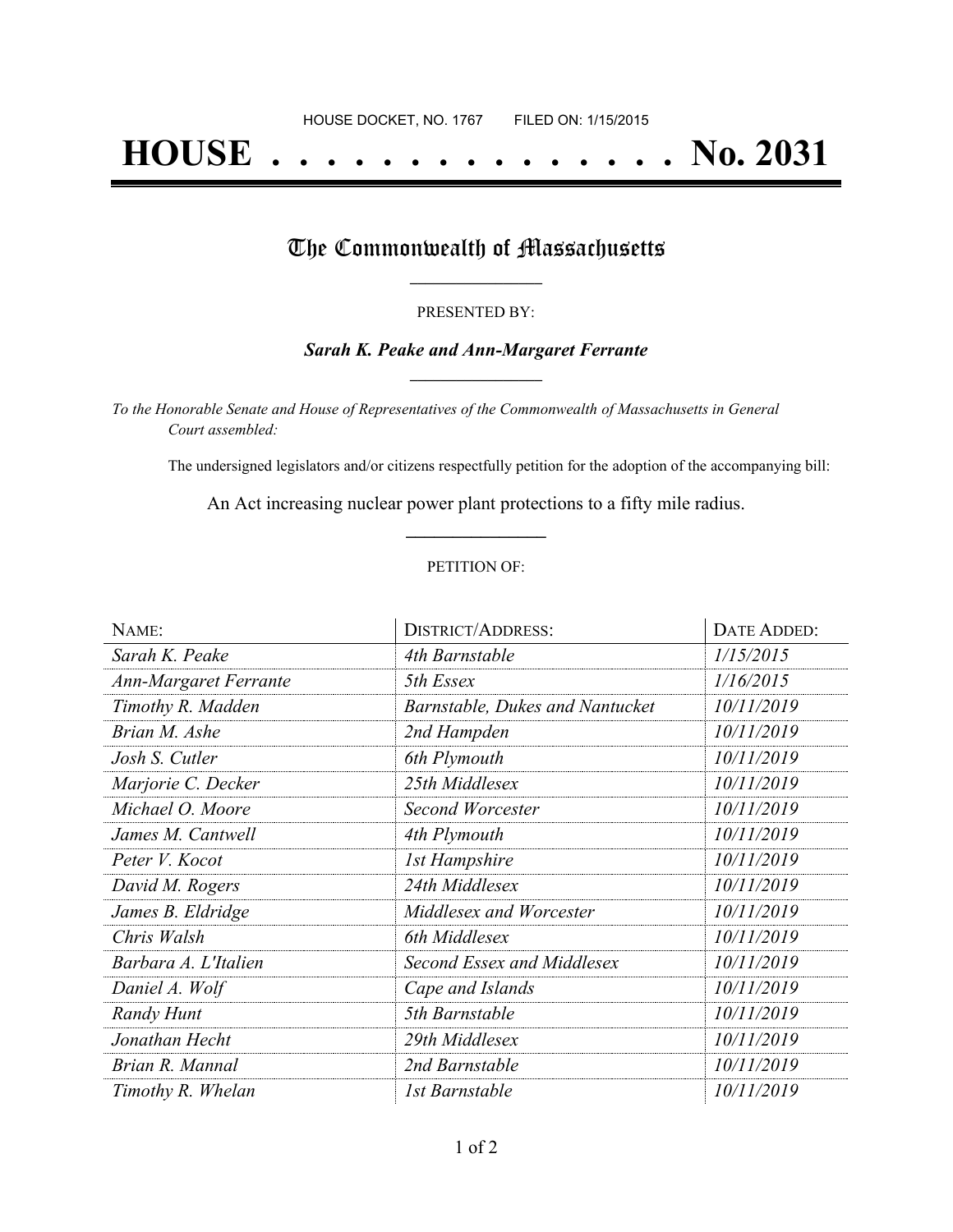| Denise Provost     | 27th Middlesex | 10/11/2019 |
|--------------------|----------------|------------|
| Michelle M. DuBois | 10th Plymouth  | 10/11/2019 |
| David T. Vieira    | 3rd Barnstable | 10/11/2019 |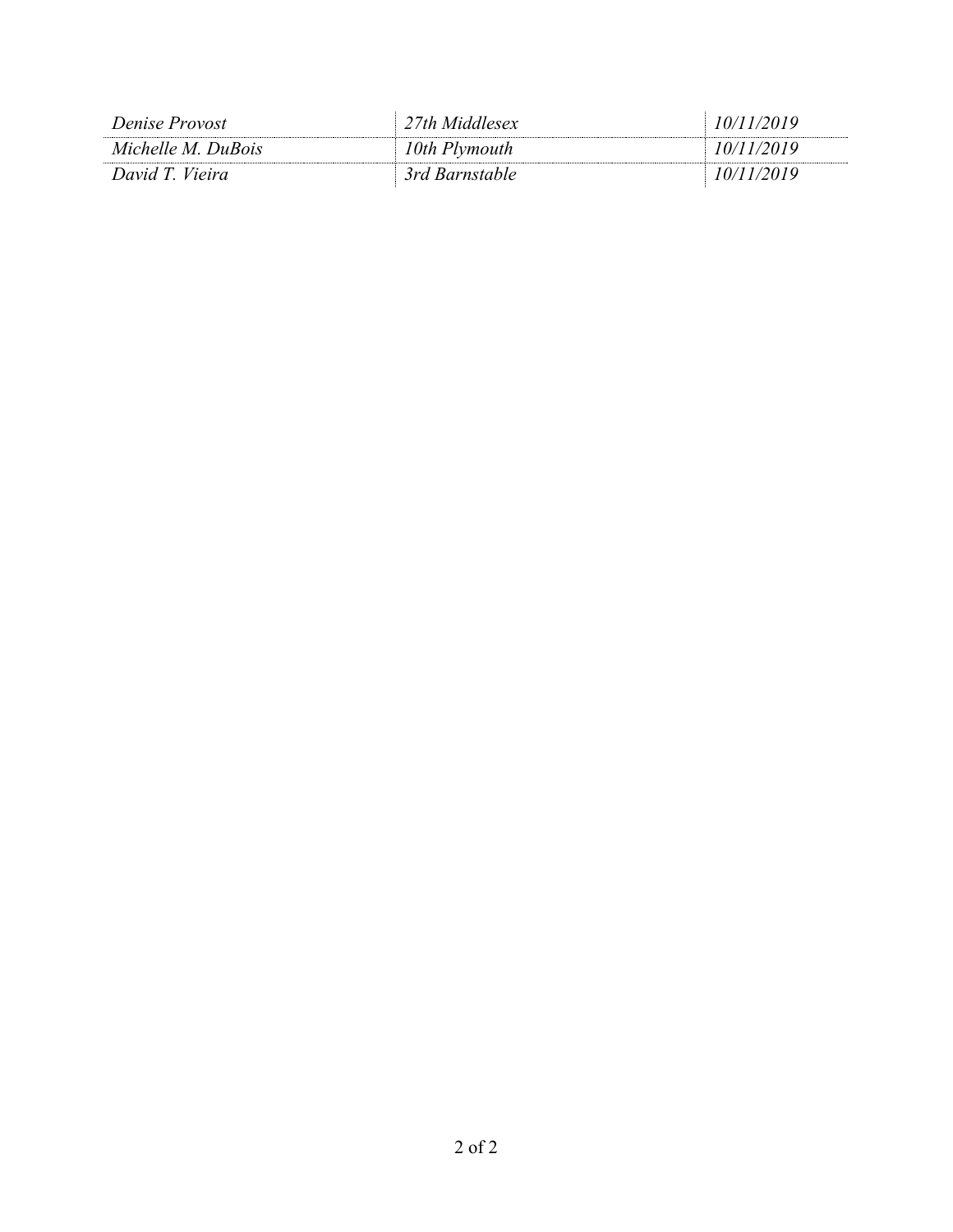#### HOUSE DOCKET, NO. 1767 FILED ON: 1/15/2015

## **HOUSE . . . . . . . . . . . . . . . No. 2031**

By Representatives Peake of Provincetown and Ferrante of Gloucester, a petition (accompanied by bill, House, No. 2031) of Sarah K. Peake, Ann-Margaret Ferrante and others for legislation to increase power plant safety preparedness by the Department of Public Health to twenty miles. Public Health.

#### [SIMILAR MATTER FILED IN PREVIOUS SESSION SEE HOUSE, NO. *2045* OF 2013-2014.]

### The Commonwealth of Massachusetts

**In the One Hundred and Eighty-Ninth General Court (2015-2016) \_\_\_\_\_\_\_\_\_\_\_\_\_\_\_**

**\_\_\_\_\_\_\_\_\_\_\_\_\_\_\_**

An Act increasing nuclear power plant protections to a fifty mile radius.

Be it enacted by the Senate and House of Representatives in General Court assembled, and by the authority *of the same, as follows:*

| $\mathbf{1}$   | SECTION 1. Subparagraph (1) of Paragraph (B) of Section 5K of Chapter 111 of the                    |
|----------------|-----------------------------------------------------------------------------------------------------|
| $\overline{2}$ | General Laws, as appearing in the 2010 Official Edition is hereby amended by inserting after the    |
| 3              | first sentence the following sentence:- The monitoring stations shall be set throughout a 50 mile   |
| 4              | radius of the nuclear power plant, which shall also include cities and towns located in Barnstable, |
| 5              | Dukes and Nantucket counties, as well as in the area known as Cape Ann in Essex county.             |
| 6              | SECTION 2. Paragraph (F) of Section 5K of Chapter 111 of the General Laws as                        |
|                |                                                                                                     |
| 7              | appearing in the 2010 Official Edition is hereby amended by striking out the first sentence and     |
| 8              | inserting in place thereof the following sentence:- The department of public health shall stockpile |
| 9              | thyroid-blocking agents according to regulations promulgated by the department for cities and       |